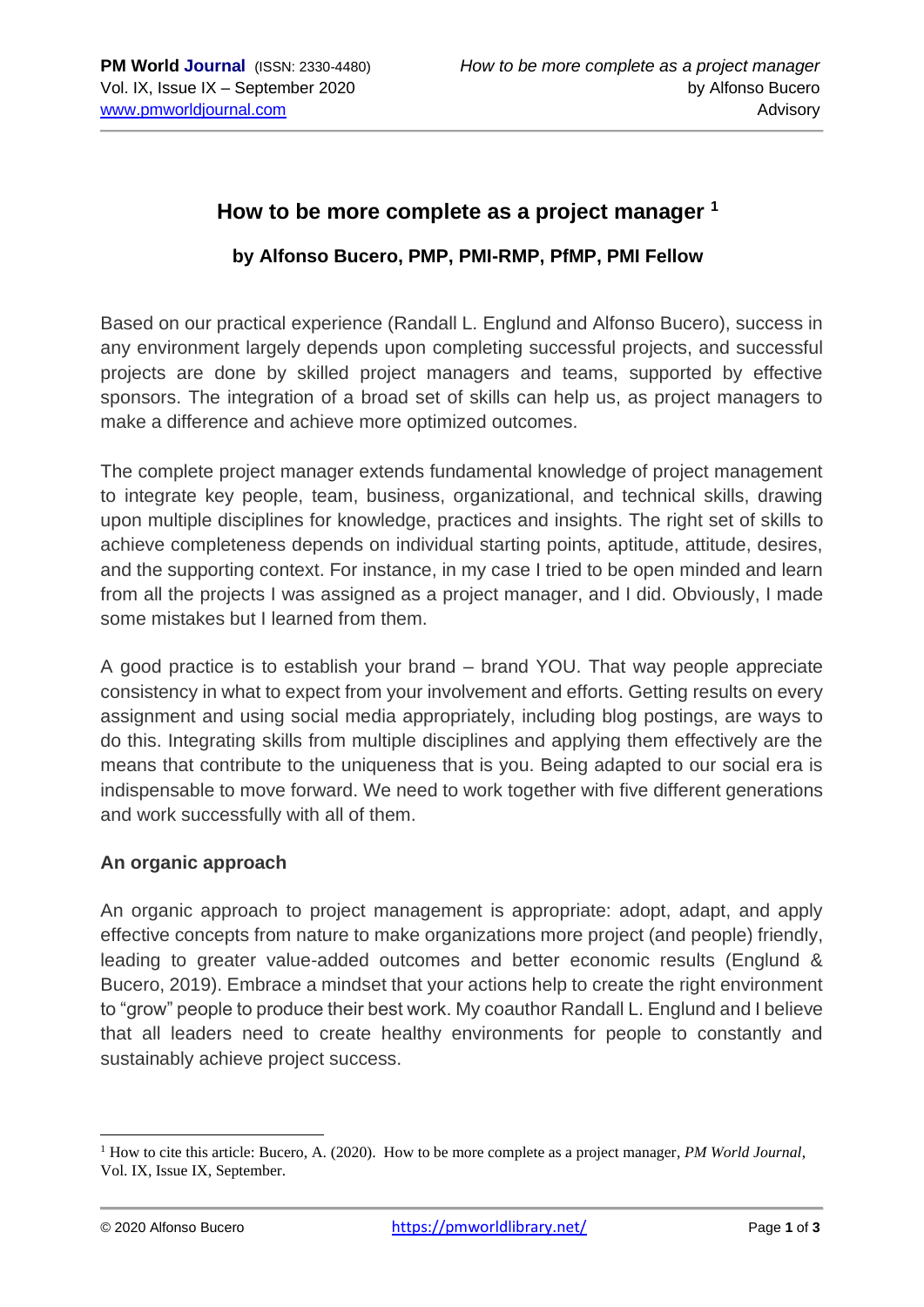Much like organic proteins may be complete or incomplete completeness in our context taps your passion, persistence and patience, achieving outstanding project and organizational results requires passionate belief in our projects. While this comes easier with worthwhile projects, changed thinking may be required with challenging or questionable projects. This takes time and dedicated effort. A complete project manager needs to persist, much like an infectious positive mosquito, with all project stakeholders, and use your patience to get results.

### **Are you incomplete?**

Most of us are incomplete when it comes to skills, knowledge, and attitude that lead to consistent project success. Many of us make mistakes because our lack of skills and experience. As a consequence, project fail suffers from mindset deadlines, insufficient resources and support, missed commitments, surprises, new challenges we are unprepared to meet, unhappy team members and customers, career stagnation, unfulfilled dreams and aspirations, perhaps even depression. Struggles are too common. We are victims of politics, disappointed that our ideas are not accepted, and do not get others in our side. Strategic goals are a foreign concept for some project managers.

#### **There is a hope**

When operating in our strengths, regardless of personality -being introverted or extroverted, quiet or loud – we can get along with others, share the credit, and complement each other. When we pair up with people and team members who possess complementary strengths and skills, we become more complete. And then it will be a good day for us.

#### **The Project Office of One**

Sometimes it appears necessary to operate as a *project office of one* with no formal position or authority, these people feel alone within their organizations. They may not have a structured learning system; they keep knowledge to themselves since others may not be ready to receive it. Having both aptitude and interest, they may serve as a central source to identify, schedule, track, and coordinate more effective processes and relationships. This role may be a position to which people devoted.to excellence in project work can aspire, as they eventually serve as change agents within organizations.